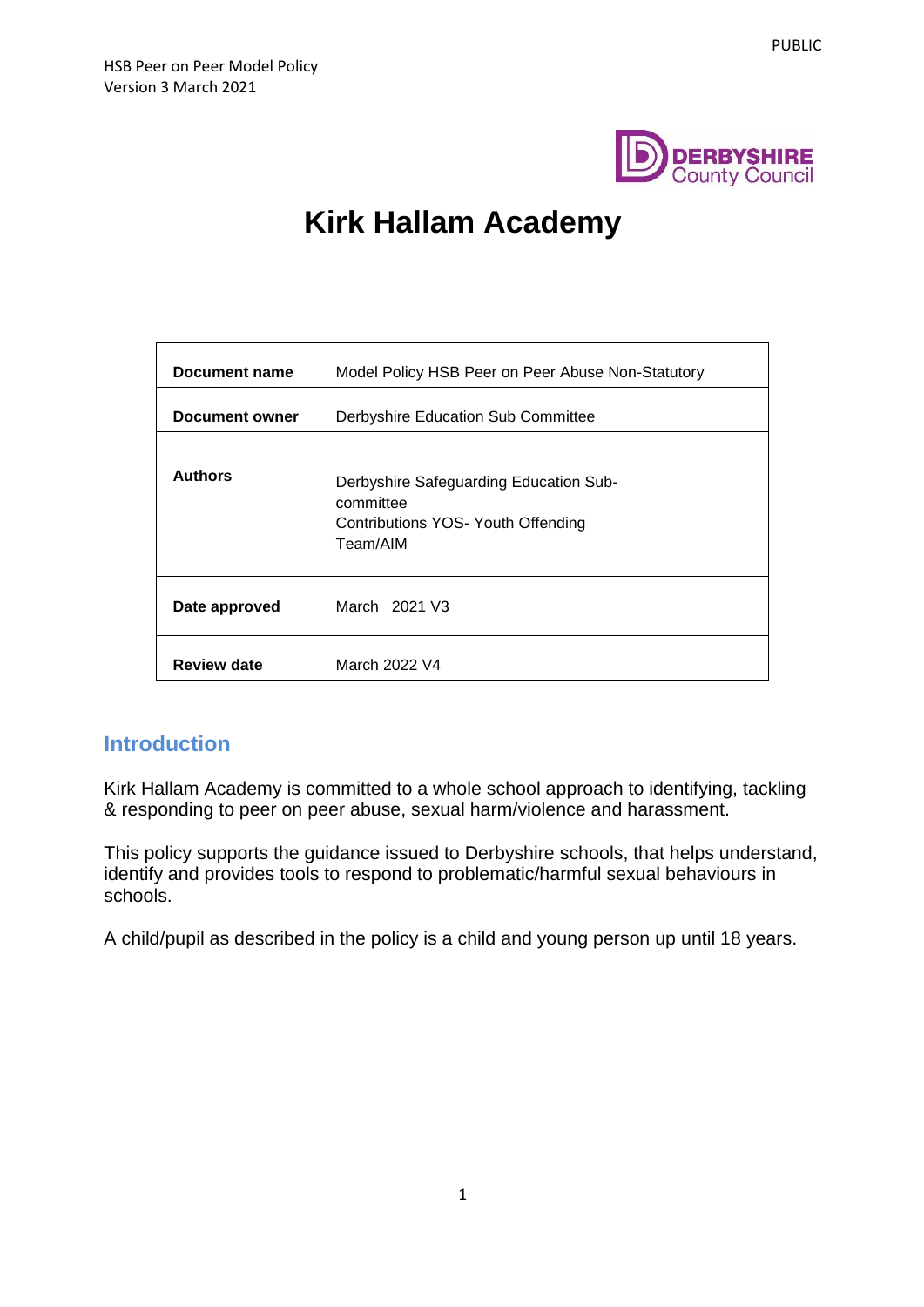## **The Context**

This policy should be read in conjunction with:

- Keeping Children Safe in Education. Statutory Guidance for schools and [colleges A](https://www.gov.uk/government/publications/keeping-children-safe-in-education--2)ll staff in a school should be familiar with the relevant sections that deal with Child on Child Sexual Violence and Harassment.
- [Sexual Violence and Sexual Harassment between Children in Schools and](https://www.gov.uk/government/publications/sexual-violence-and-sexual-harassment-between-children-in-schools-and-colleges)  [Colleges. D](https://www.gov.uk/government/publications/sexual-violence-and-sexual-harassment-between-children-in-schools-and-colleges)fE, latest guidance for HeadTeacher, Principals, Senior Leadership teams and designated safeguarding leads.
- The non-statutory UKCCIS quidance: 'Sexting in schools and colleges: [responding to incidents and safeguarding young people'](https://www.gov.uk/government/groups/uk-council-for-child-internet-safety-ukccis) and [KSCB](http://www.kscb.org.uk/guidance/online-safety) guidance: "Responding to youth produced sexual imagery"
- The non-statutory guidance: Sharing nudes and semi- nudes Advice for Education [Settings, Working with Young People](https://torchacademygatewaytrust-my.sharepoint.com/personal/hduffy_torchacademy_co_uk/documents/CDMProfile/Downloads/•%09https:/www.gov.uk/government/publications/sharing-nudes-and-semi-nudes-advice-for-education-settings-working-with-children-and-young-people)
- [Teaching Online Safety in Schools, DfE](https://www.gov.uk/government/publications/teaching-online-safety-in-schools) 2019
- [The Voyeurism Act, 2019 \(Section](https://www.gov.uk/government/publications/implementation-of-the-voyeurism-offences-act-2019) Up skirting)

We are committed to a whole school approach to ensure the prevention, early identification, and appropriate management of peer on peer abuse in our school and beyond.

In cases where peer on peer abuse is identified we will use the local safeguarding procedures as set out by the Derby and Derbyshire Safeguarding children partnership.

Some of these behaviours we will refer to other policies in school:

- The Safeguarding and Child Protection Policy;
- The Behaviour Policy;
- The Anti- Bullying policy;
- The Online safety Policy;
- Responding to an online incident in school;
- The Acceptable Use of the Internet and Electronic Communication Policy.

We recognise that peer on peer abuse can manifest itself in many ways such as:

- Child Sexual Exploitation;
- Sexting (youth produced digital imagery);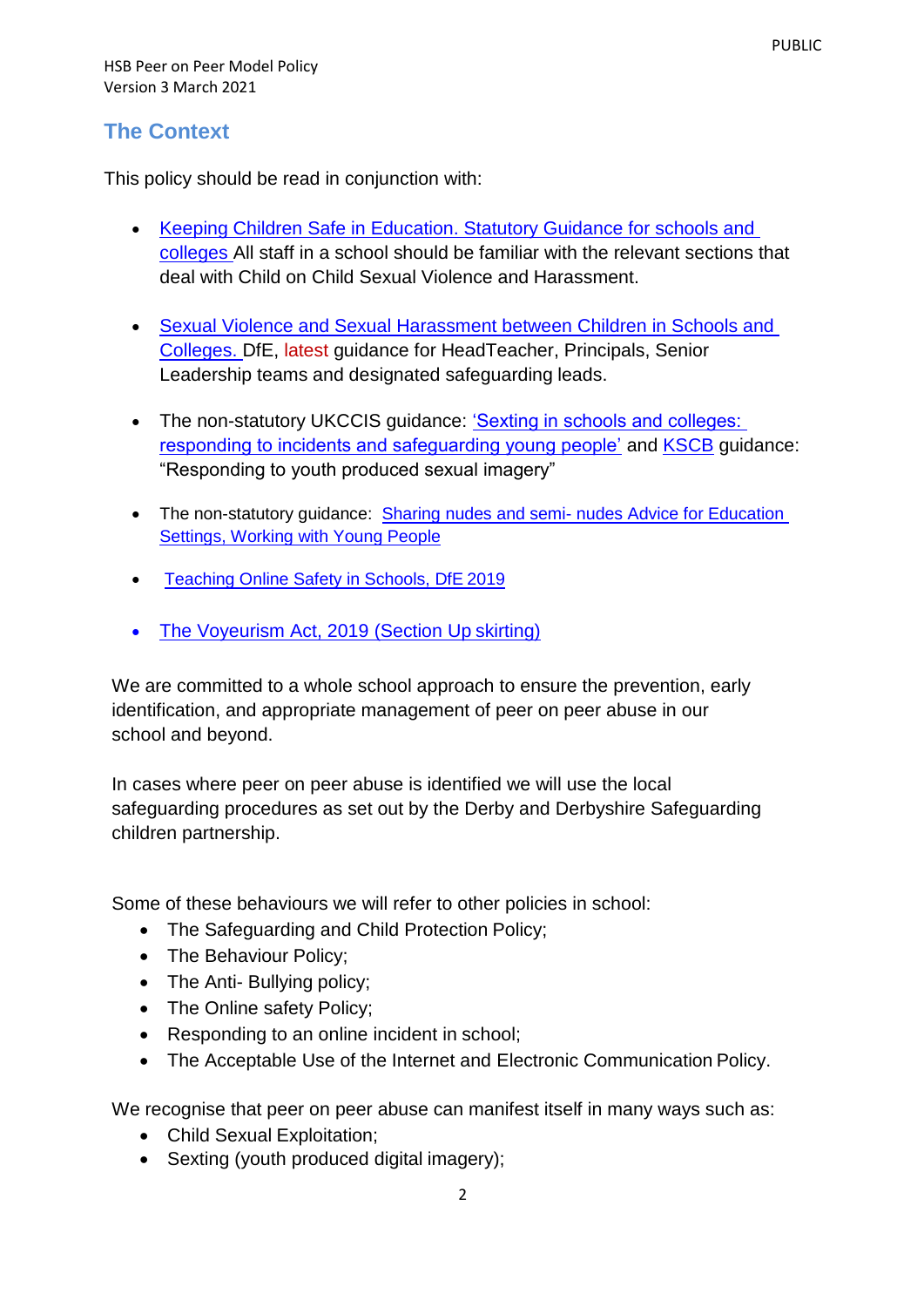- Bullying- name calling, physical,
- Prejudiced behaviour- homophobic, disabilities;
- Cyber bullying & online abusive behaviour;
- Radicalisation:
- Abuse in intimate relationships, including teenage relationship abuse;
- Children who display sexually problematic/harmful behaviour, including sexual harassment;
- Gang association and serious violence- County Lines, initiation, hazing;
- Race hate and Racism.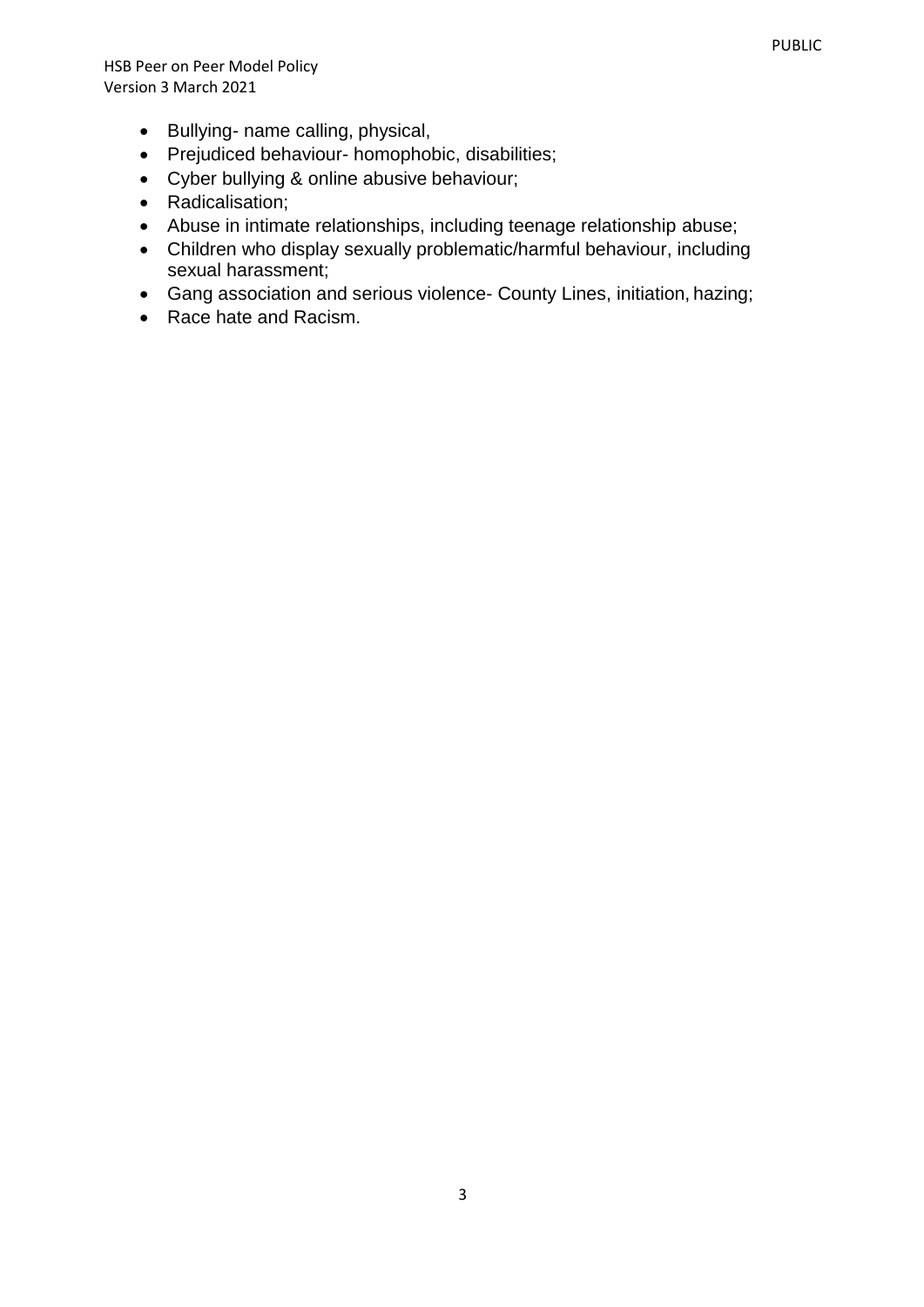## **Vulnerable Groups**

We recognise that all children are at risk but that some groups are more vulnerable than others and includes:

- A child with additional needs and disabilities;
- A child living with domestic abuse;
- A child who is at risk of/suffering significant harm;
- A child who is at risk of/or is been exploited or at risk of exploited (CRE, CSE)
- A looked after child;
- A child who goes missing or is missing education;
- Children who identifies as or are perceived as LGBTQI+ and/or any of the protective characteristics;

Research tell us that girls are more frequently identified as been abused by their peers and more likely to experience unwanted sexual touching, and sexual harassment. They often are exploited into gangs and are victims of sexual violence when in gangs. However, we are aware as a school that these are behaviours not just confined to girls.

Boys are less likely to report intimate relationship abuse and may display other behaviour such as anti- social/criminal behaviours. Boys are more likely to be exploited /entrapped into gangs and subject to violence as a result of gang culture.

## **Bullying and Online bullying and behaviour**

Peer on peer abuse, can happen online and through social media. This school will respond to this form of abuse, cyber bullying and related behaviour.

This school has other policies such as the behavior policy, which relate to identifying, responding to and reporting this type of behaviour by pupils. We will take a robust approach and educate all our staff to help prevent and tackle this.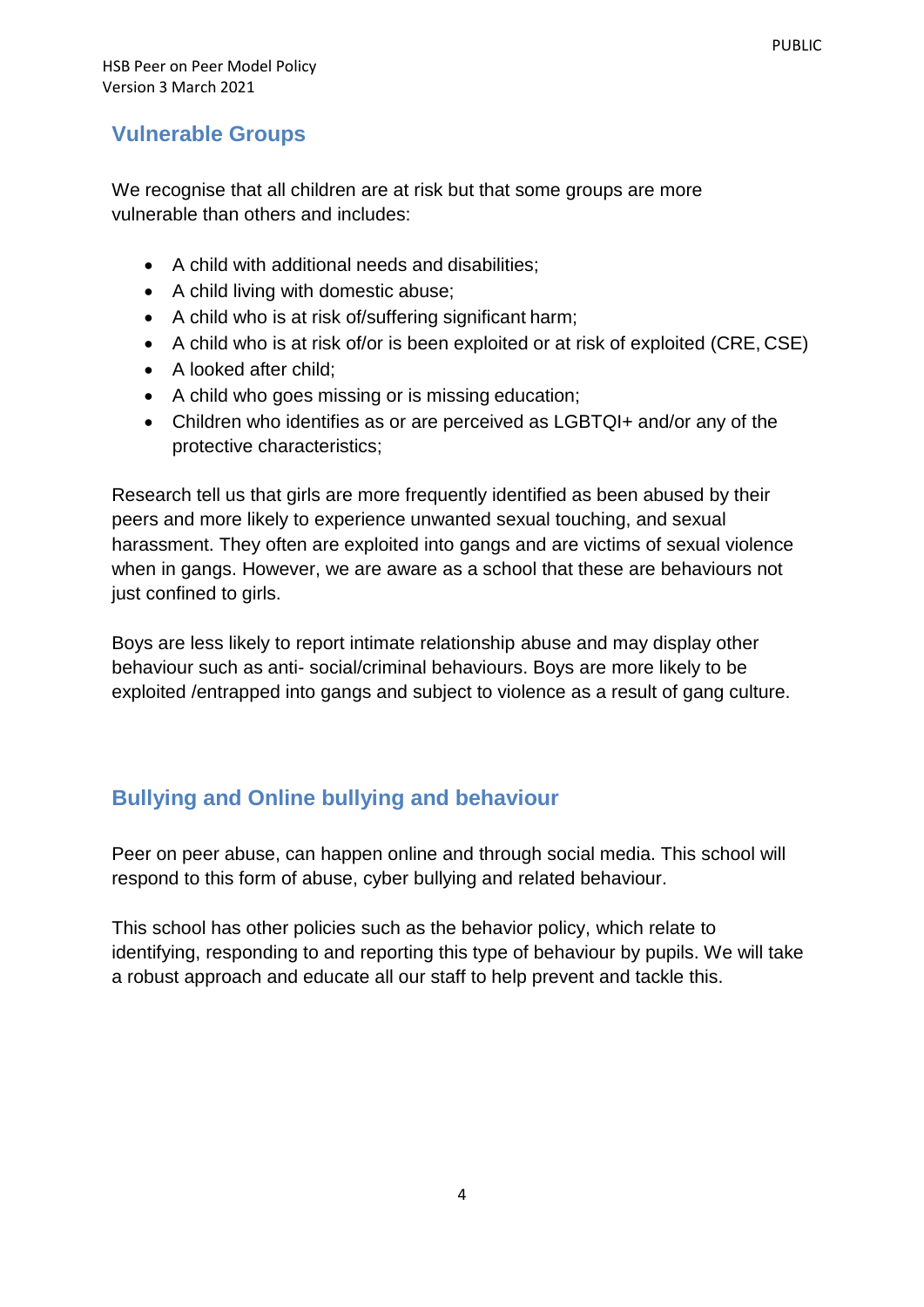## **Responding to Racism**

We acknowledge that Britain is a multi-racial and multi-faith country, and everyone has the right to have their culture and religion respected by others. Racist bullying is not just about the colour, it can be about your ethnic background or religion too.

We recognize that racism is illegal. We will, therefore, notify the police if we believe an offence may have been committed.

We will provide education in school about racism and its impact on children and their families and this will be taught as part of our Safeguarding curriculum. We will use a whole school approach of tackling and eradicating this type of behaviour.

## **Hate crime**

Hate crimes happen because of race, gender identity, religion, sexual orientation and disability.

Hate crimes can include:

- physical attacks physical assault, damage to property, offensive graffiti, neighbour disputes and arson
- threat of attack offensive letters or emails, abusive or obscene telephone calls, groups hanging around to intimidate you and unfounded, malicious complaints
- verbal abuse or insults harassment over the phone, by text or face to face, abusive gestures and remarks, bullying and threats

Hate crime can happen anywhere - at home, school, work or on the street. It can be frightening for the victim and witnesses. Hate crime can happen in school. It is an offence and

we will notify the police if we believe an offence may have been committed.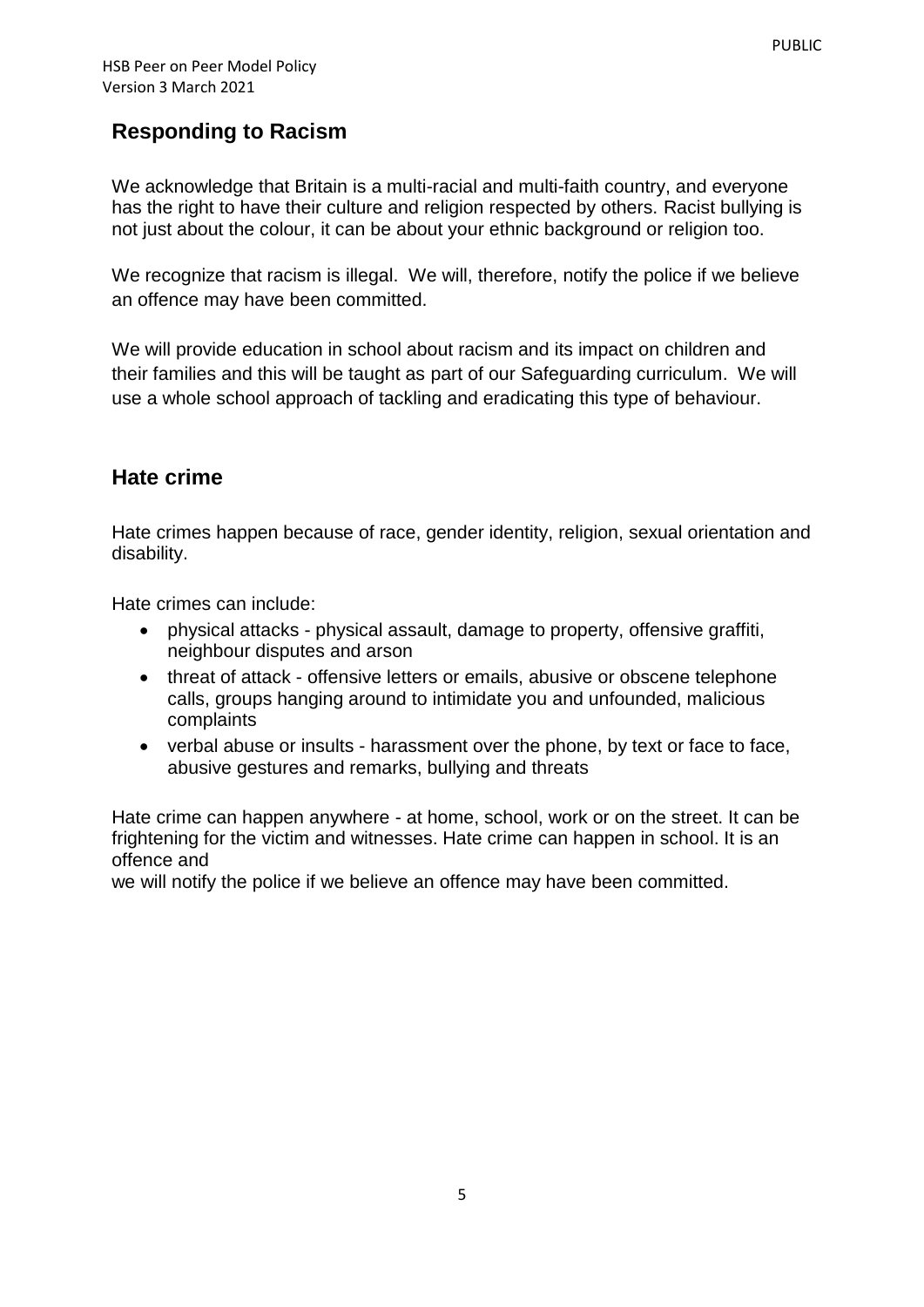## **Sexual Harm, Violence and/or Sexual Harassment**

Sexual harm, violence and sexual harassment can occur between two children of any age or gender; this can either be a group of children sexually assaulting or sexually harassing a single child or group of children. We recognise that this behaviour can take place in a school or any setting where pupils are together.

The impact of this behaviour on children can be very distressing having an impact on academic achievement and their emotional health & wellbeing.

All behaviour takes place on a spectrum. Understanding where a pupil's behaviour falls on a spectrum is essential to being able to respond appropriately to it.

In this policy we recognise the importance of distinguishing between healthy, problematic and sexually harmful behaviour (HSB).

As a school therefore, we may use the Lucy Faithful Traffic light Tool, and Hackett's Continuum. In some cases, we will also use the AIM model 2016 (Carson). These are nationally recognised and acclaimed tools to assist in determining healthy, problematic and harmful sexual behaviours in children and young people.

We may also use an 'In-School' Health, Wellbeing and Safety Support Plan, or an 'In-School' Risk HSB Management Plan depending on the outcomes of assessing risk in each individual case.

Using tools like this will help us:

- Decide next steps and make decisions regarding safeguarding children;
- Assess and respond appropriately to sexual behaviour in pupils;
- Understand healthy sexual development and distinguish it from problematic/ harmful behaviour;
- Assist with communicating with parents/cares about the concerns we have about their child/children;
- Assist with communicating with our partners and agencies about the concerns we have regarding a pupil in the school.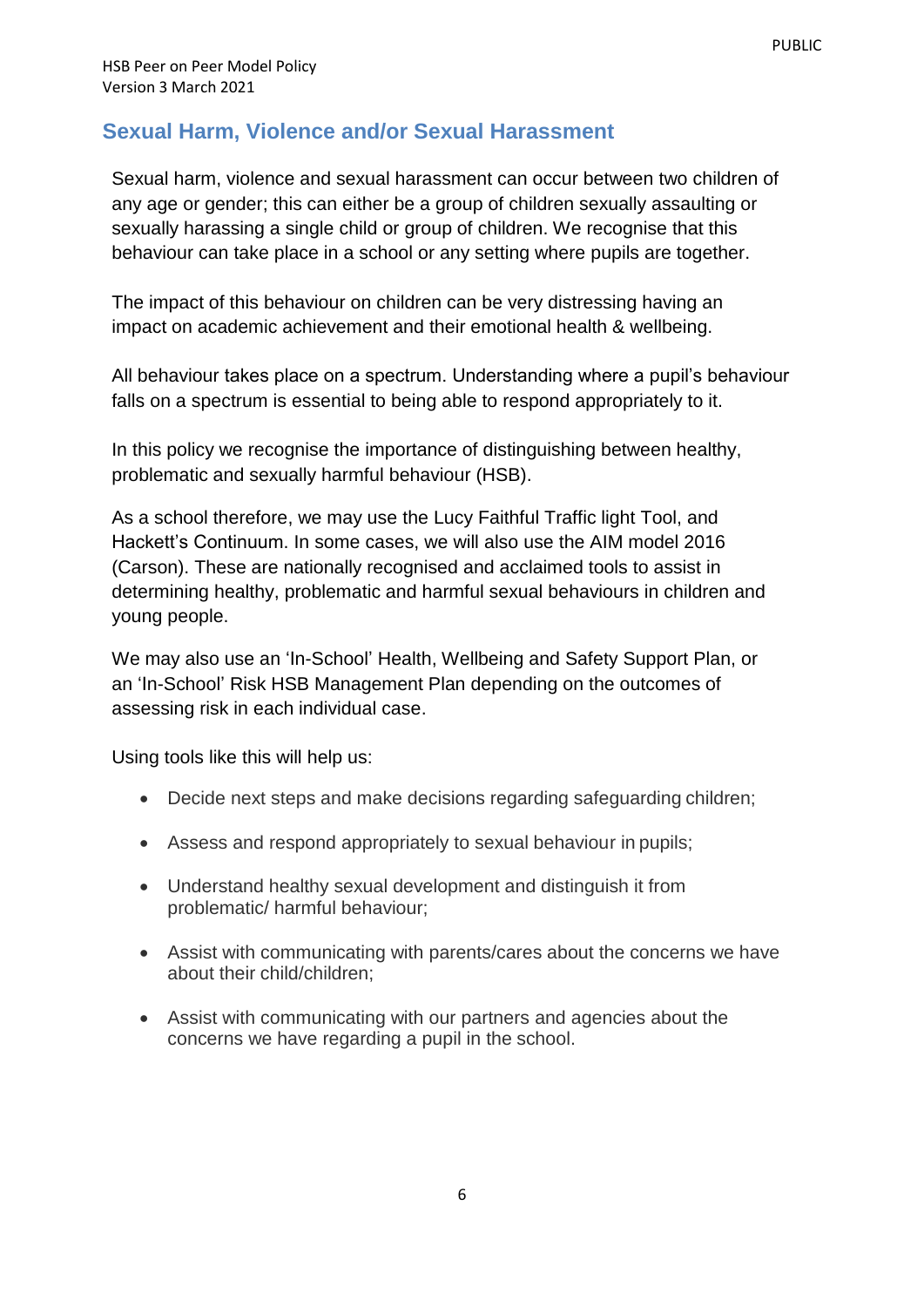## **Action following a report of Sexual Harm, Violence and/or Sexual Harassment**

We will inform all staff that should they see or hear of any sexual behaviour they will stop the behaviour immediately; report the behaviour to the Designated Safeguarding Lead and make a written record of the incident.

We will speak to the pupil to establish their view about what happened and why, what understanding they have, what responsibility they take for their actions, and their willingness/ability to work on their behaviours.

We will speak to the pupil/s who has been targeted to establish the impact on them of the behaviour. How the other pupil/s managed to get in a position to carry out the behaviour, how they are feeling about the other pupil now, and what support they require.

This will only be to ascertain clarification; any further investigation may have to be undertaken by the statutory agencies.

We will contact the parents/carers of those involved and share the

information.

Following an incident, we will consider:

- The wishes of the victim in terms of how they want to proceed e.g. ask about
- Whether they want to make a police complaint. This is especially important in the context of sexual violence and sexual harassment;
- The nature of the alleged incident(s) e.g. the intention, mitigating circumstances AND Including: whether a crime may have been committed and consideration of harmful sexual behaviour;
- The ages of the pupils involved;
- The developmental stages of the pupils involved;
- Any power imbalance between the pupils concerned. For example, is the alleged abuser significantly older, more mature or more confident? Does the victim have a disability or learning difficulty?
- If the alleged incident is a one-off or a sustained pattern;
- Are there ongoing risks to the victim, other pupils, siblings, adult students or school staff; or other related issues in the wider context?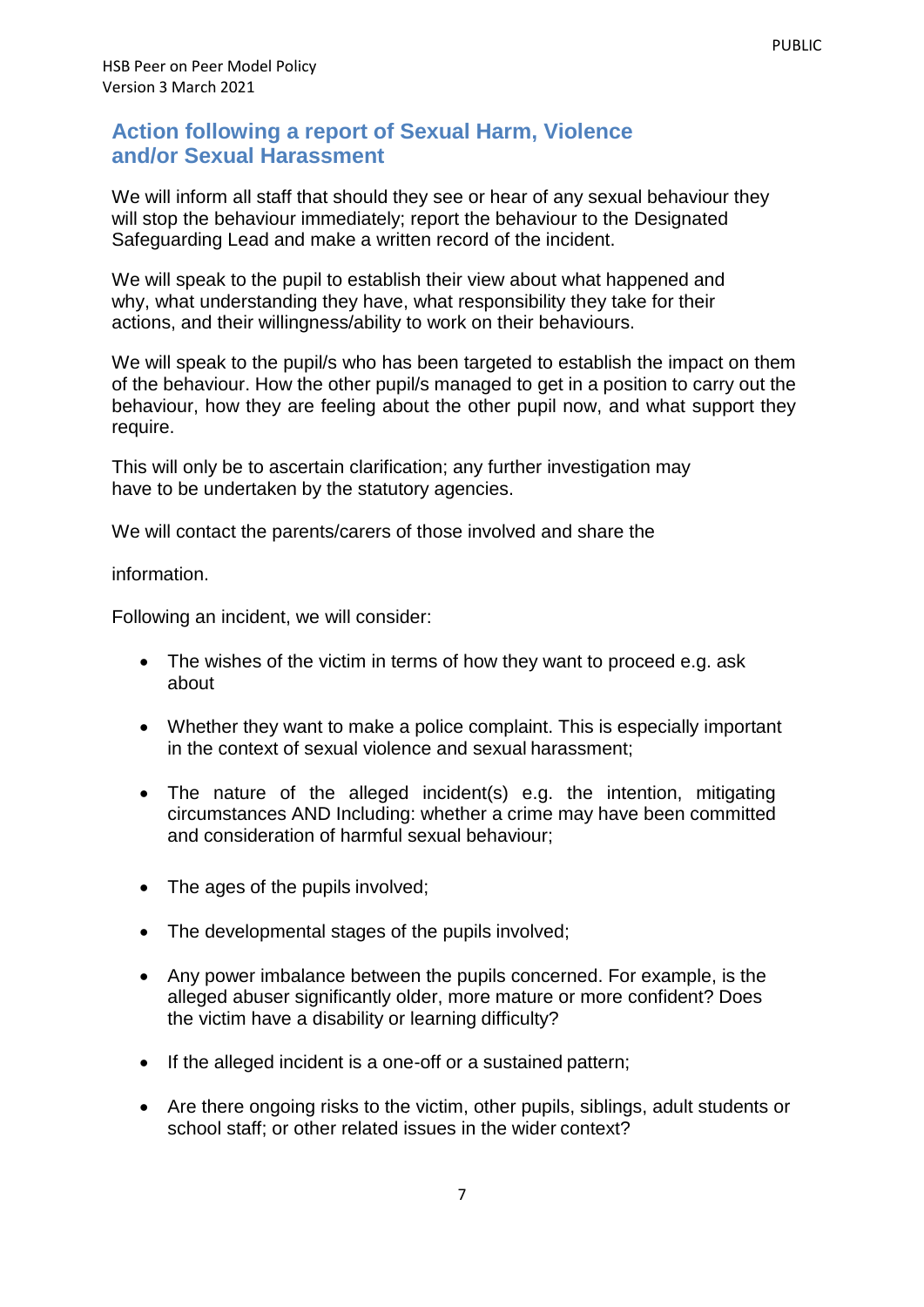Whilst the school establishes the facts of the case:

- The alleged abuser will be removed from any classes or areas they share with the victim;
- We will consider any reasonable steps to ensure the safety and protection of the alleged abuser, victim and all other pupils we have a duty to safeguard;
- We will consider how best to keep the victim and alleged abuser/s at a reasonable distance apart on school premises, including transport to and from the school;
- We will use the recommended In School HSB Risk Management Plan if assessed as appropriate;
- We will use a Victim Support Plan.

These actions are in the best interests of the pupils involved and should not be perceived to be a judgment on the guilt of the alleged abuser/s.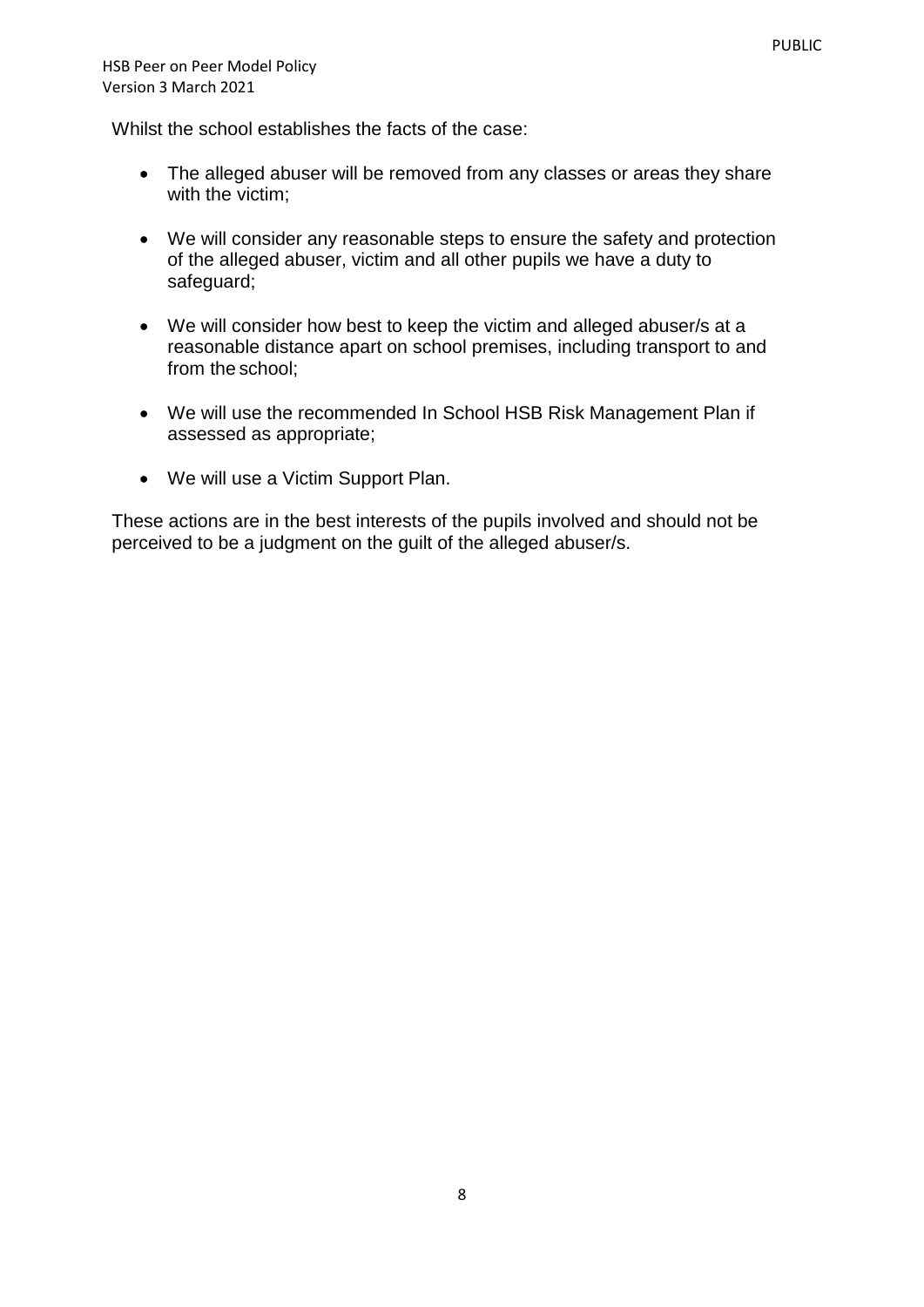## HSB Peer on Peer Model Policy Version 3 March 2021

## **Responding to an incident/disclosure**

Where abuse or violence, including sexual harm and/or sexual harassment, has taken place outside of school e.g. on school transport, off site during lunchtimes, or in the local community involving one or more of our pupils; we will investigate and take action around the conduct of the pupil/s. We will also consider if we should notify the police if we believe an offence may have been committed.

Where behaviour between peers is abusive or violent, including sexual harm or sexual harassment within the school; we will use our procedures as set out by the schools child protection and safeguarding policy, and the procedures as set out by the local Childrens Safeguarding Partnership. This will mean a referral to the police and a referral to Childrens' Social Care Services.

All staff understand that all concerns must be reported to the Designated Safeguarding Lead; however, we acknowledge that anyone can make a referral.

We will record all instances of bullying, prejudice, violence and sexual violence and related incidents involving peers. This will include racism and racist bullying. We will inform parents/carers of this.

Our records will show what actions have been taken and any outcomes. We will produce these for an OFSTED inspection if requested and we will also demonstrate how we have tackled any of these incidents to prevent recurrence.

## **Reporting**

Any incident of racism, race hate or incitement to hate will be reported to the police if it is believed an offence many have been committed.

Any incident of alleged or an actual incident of sexual harm, violence and/or sexual harassment will be reported to the police if it is believed an offence may have been committed. In all cases consideration is given to reporting the matter to Children Social Care Services.

There are circumstances in some cases of sexual harassment/touching which dependent upon age and understanding/age of criminal responsibility, (e.g. oneoff incidents), which we may decide that the child/ren concerned are not in need of Early Help or statutory intervention.

In these situations, it would be appropriate to handle the incident internally, for example by utilising the behaviour and bullying policies, providing pastoral intervention and support.

We may also decide that some child/ren involved do not require Statutory Interventions; however, they may benefit from Early Help.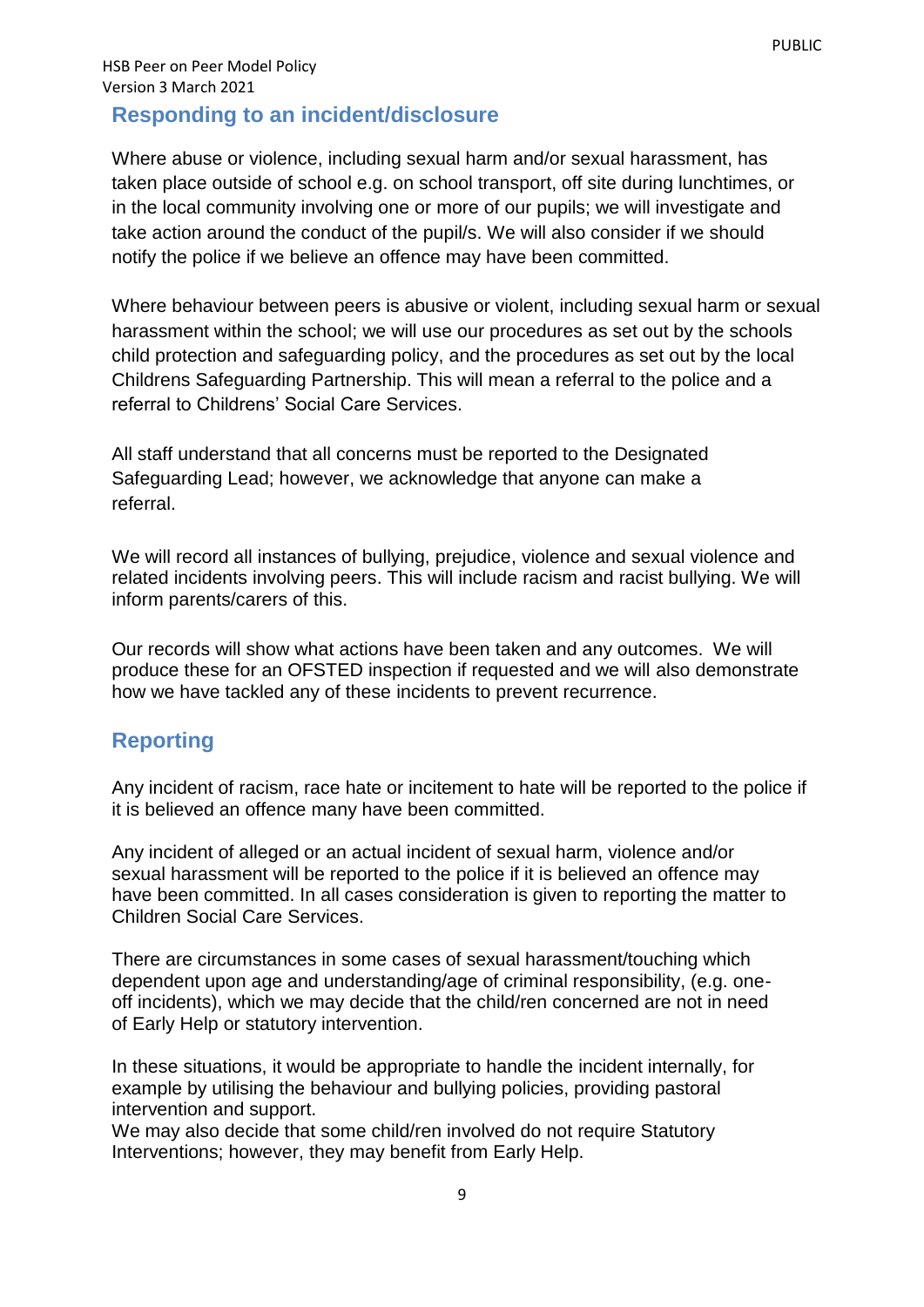Early Help means providing support as soon as a problem emerges, this can be at any point in a child's life. We will decide if an early help approach will benefit a pupil following any outcome of assessment that we may use. This may mean the development of a safety and support plan as part of the early help process.

Providing Early Help is more effective in promoting the welfare of child/ren than reacting later. This school acknowledges that an Early Help Assessment can be useful to address non- violent harmful sexual behaviour and may prevent escalation of sexual violence.

## **Sanctions**

We will consider the sanctions available to use as school in reference to our Behaviour Policy and Disciplinary Policy.

We recognise disciplinary actions rarely resolve issues of peer on peer abuse and this school will consider all courses of action and intervention.

We recognise that emotions and feelings can run high, and we will endeavour to respond to concerns from any pupil, other pupils, parents and the local community.

We will ensure all necessary parties including the parents/carers are informed and kept up to date. We will listen to any concerns and will work to attempt to resolve these.

## **The Role of Governor**

The Chair of Governors/ Link Safeguarding Governor will need to be aware of the complexities when an incident or incidents come to light, and when staff in the school are trying to manage these behaviours. This includes the use of sanctions, exclusions, pressures from parents to exclude and dealing with the parents of the alleged abuser or any alleged victim/s.

We know that as a school, the Chair of Governors and Link Safeguarding Governor will also need to consider that they may be approached by members of staff who are angry or anxious about pupils with sexual behaviours. In addition, we will also consider that there may be occasions where schools also feel pressures from external sources e.g. the local community and the media.

It is important that we as those governors are informed and can help with a consistent approach and policy on such matters, and we recognise governors should use any examples to help inform the schools future practice, ethos, reviewing any policy or procedure in light of this.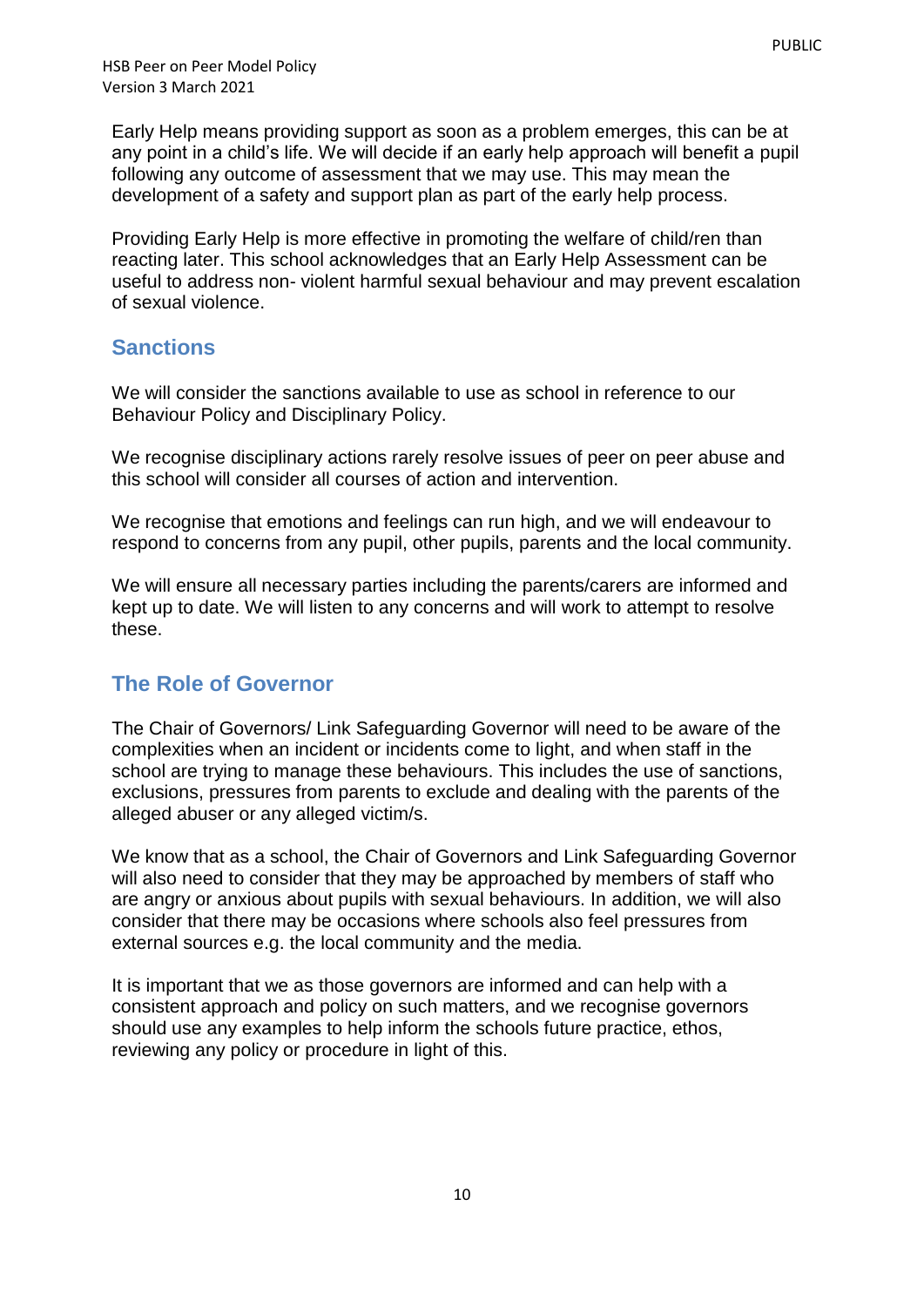#### HSB Peer on Peer Model Policy Version 3 March 2021 **Multi-Agency Working**

This school will work with our partners and agencies; Childrens Social Care, the Police, Youth Offending Service, Health and CAHMS.

We recognise that we will be invited to share information, being a part of local partnerships and local partnership groups to help identify risk and issues both within the school and in our local community.

Our local point of contact will be the chair of our local group and the Head of Service for our locality (Derbyshire)

## **Prevention and Training**

Kirk Hallam Academy is always working hard to create a culture where peer on peer abuse does not happen.

We are aiming to create an ethos of good and respectful behaviour, and this should extend to all areas of the school and in a school day, including travelling to and from school.

We through curriculum teaching, learning and events and activities will provide:

|      | <b>Achievement Cycle Overview</b>                                                                                                                                                                                                      | <i><b>Excellence.</b></i><br>No Excuses.                                                                                                                                                                                                                                              |                                                                                                                                                                                                                                                             |                                                                                                                                                                                                                                                                                                                                |  |
|------|----------------------------------------------------------------------------------------------------------------------------------------------------------------------------------------------------------------------------------------|---------------------------------------------------------------------------------------------------------------------------------------------------------------------------------------------------------------------------------------------------------------------------------------|-------------------------------------------------------------------------------------------------------------------------------------------------------------------------------------------------------------------------------------------------------------|--------------------------------------------------------------------------------------------------------------------------------------------------------------------------------------------------------------------------------------------------------------------------------------------------------------------------------|--|
| Year | AC1                                                                                                                                                                                                                                    | AC <sub>2</sub>                                                                                                                                                                                                                                                                       | AC <sub>3</sub>                                                                                                                                                                                                                                             | AC4                                                                                                                                                                                                                                                                                                                            |  |
|      | Topic Overview:<br>Health & well-being<br><b>PSHE Core themes:</b><br>Self-concept, mental health & emotional well-being, healthy<br>lifestyles, drugs, alcohol & tobacco, managing risk & personal<br>safety, puberty & sexual health | Topic Overview:<br>Relationships<br><b>PSHE Core themes:</b><br>Positive relationships, relationship values, forming and<br>maintaining respectful relationships, consent, contraception<br>& parenthood, bullying, abuse and discrimination, social<br>influences                    | Topic Overview:<br>Living in the wider world<br><b>PSHE Core themes:</b><br>Learning skills. Choices and pathways, work and career,<br>employment tights and responsibilities, financial choices,<br>media literacy and digital resilience                  | Topic Overview:<br><b>Civics</b><br>PSHE Core themes:<br>Should religious buildings be sold to feed the starving?<br><b>DAS Strand: Believing</b><br>What is so radical about Jesus?<br>DAS strand: Expressing<br>What is good and what is challenging about being a<br>teenage Muslim in Britain today?<br>DAS Strand: Living |  |
| 8    | Topic Overview:<br>Health & well-being<br><b>PSHE Core themes:</b><br>Self-concept, mental health & emotional well-being, healthy<br>lifestyles, drugs, alcohol & tobacco, managing risk & personal<br>safety, puberty & sexual health | Topic Overview:<br>Relationships<br><b>PSHE Core themes:</b><br>Positive relationships, relationship values, forming and<br>maintaining respectful relationships, consent, contraception<br>& parenthood, bullying, abuse and discrimination, social<br>influences                    | Topic Overview:<br>Living in the wider world<br>PSHE Core themes:<br>Learning skills. Choices and pathways, work and career,<br>employment tights and responsibilities, financial choices,<br>media literacy and digital resilience                         | Topic Overview:<br>Civics<br>PSHE Core themes:<br>Does religion help people to be good?<br>DAS Strand: Believing<br>How can people express the spiritual through arts?<br>DAS Strand: Expressing<br>Is death the end? Does it matter?<br><b>DAS Strand: Believing</b>                                                          |  |
|      | Topic Overview:<br>Health & well-being<br><b>PSHE Core themes:</b><br>Self-concept, mental health & emotional well-being, healthy<br>lifestyles, drugs, alcohol & tobacco, managing risk & personal<br>safety, puberty & sexual health | Topic Overview:<br>Living in the wider world<br><b>PSHE Core themes:</b><br>Learning skills. Choices and pathways, work and career,<br>employment tights and responsibilities, financial choices,<br>media literacy and digital resilience                                            | Topic Overview:<br>Relationships<br>PSHE Core themes:<br>Positive relationships, relationship values, forming and<br>maintaining respectful relationships, consent,<br>contraception & parenthood, bullying, abuse and<br>discrimination, social influences | Topic Overview:<br>Civics<br>PSHE Core themes: Should happiness be the purpose of<br>life?<br>DAS Strand: Living<br>Is religion a power of peace or conflict in the world<br>today?<br>DAS strand: Living<br>Why is there suffering? Are there any good solutions?<br>DAS Strand: Believing                                    |  |
|      | Topic Overview:<br>Health & well-being<br><b>PSHE Core themes:</b><br>Self-concept, mental health & emotional well-being, healthy<br>lifestyles, drugs, alcohol & tobacco, managing risk & personal<br>safety, puberty & sexual health | Topic Overview:<br>Relationships<br>Drop-down day 1<br><b>PSHE Core themes:</b><br>Positive relationships, relationship values, forming and<br>maintaining respectful relationships, consent, contraception<br>& parenthood, bullying, abuse and discrimination, social<br>influences | Topic Overview:<br>Living in the wider world<br>PSHE Core themes:<br>Learning skills. Choices and pathways, work and career,<br>employment tights and responsibilities, financial choices,<br>media literacy and digital resilience                         | Topic Overview:<br>Civics<br>Drop-down day 2<br>PSHE Care themes:<br>Ethical issues: life after death, abortion, genetic<br>engineering, cloning, racism, discrimination                                                                                                                                                       |  |
|      | Topic Overview:<br>Health & well-being<br><b>PSHE Core themes:</b><br>Self-concept, mental health & emotional well-being, healthy<br>lifestyles, drugs, alcohol & tobacco, managing risk & personal<br>safety, puberty & sexual health | Topic Overview:<br>Relationships<br><b>PSHE Core themes:</b><br>Positive relationships, relationship values, forming and<br>maintaining respectful relationships, consent, contraception<br>& parenthood, bullying, abuse and discrimination, social<br><i>influences</i>             | Topic Overview:<br>Living in the wider world<br><b>PSHE Core themes:</b><br>Learning skills. Choices and pathways, work and career,<br>employment tights and responsibilities, financial choices,<br>media literacy and digital resilience                  |                                                                                                                                                                                                                                                                                                                                |  |
| 11   |                                                                                                                                                                                                                                        |                                                                                                                                                                                                                                                                                       |                                                                                                                                                                                                                                                             |                                                                                                                                                                                                                                                                                                                                |  |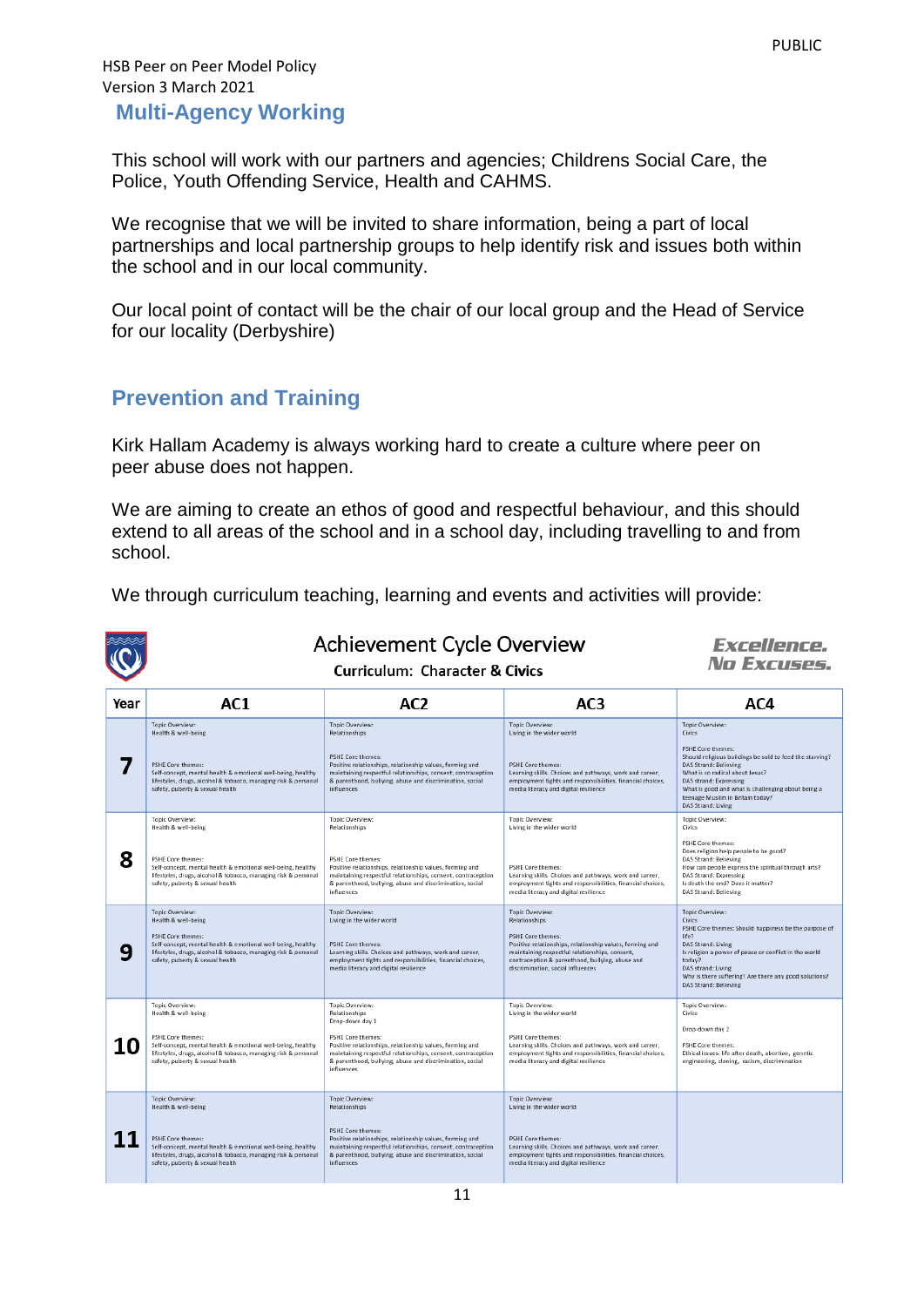We will ensure that all our pupils know who to talk to, how to receive advice and help within the school. We will be able to signpost children to relevant local and national helplines and websites.

## **Management of the Policy**

We will ensure all our staff, governors, volunteers are trained in the awareness and response to all forms of bullying, all forms of peer on peer abuse, racism and race hate and including any local issues and concerns in the wider context (Contextual Safeguarding).

In addition, we will ensure all our staff, governors and volunteers are aware of this policy and the supporting guidance, in order that they are clear regarding their role and responsibilities.

The School Designated Safeguarding Lead will take on a lead responsibility to ensure all staff are trained in the use of the available assessment tools, including the use of Health, Wellbeing and Safety Support Plans, the 'In School' Risk Management Plan and the 'Victim/s Support Plan.

The Link Safeguarding Governor in the school will act to oversee and audit any training activity which takes place and activities in relation to this policy.

The governing body should undertake an audit activity to help assess the effectiveness of the school and its processes in tackling all forms of peer on peer abuse.

We will ensure that parents/carers are made aware of this policy and its availability on the school website.

**Signed by: Signed by: Head Teacher Chair of Governors Date: Date:**